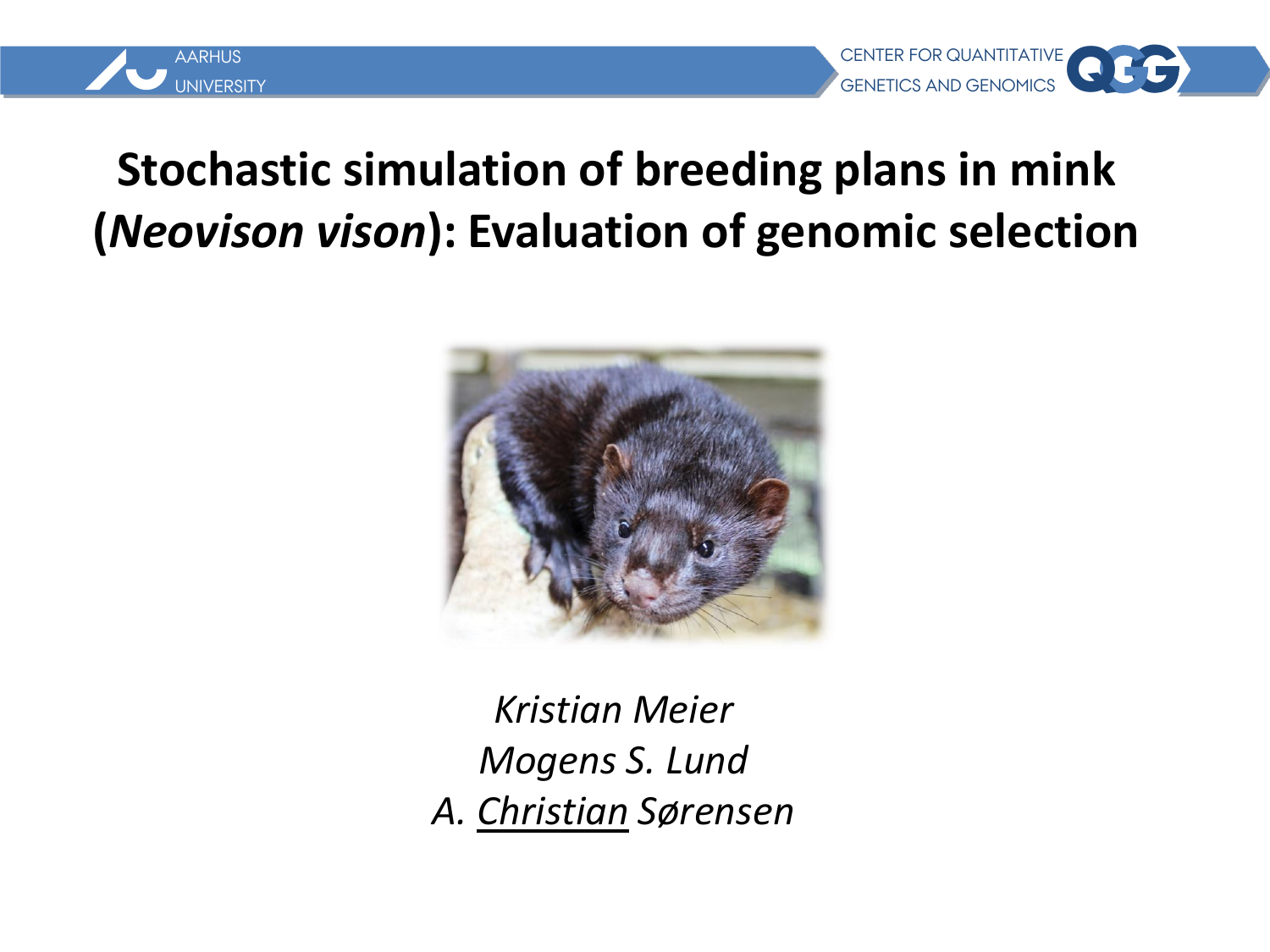# **Genomic selection should improve mink breeding**

**"Difficult" traits**

- **Litter size**
- **Skin quality**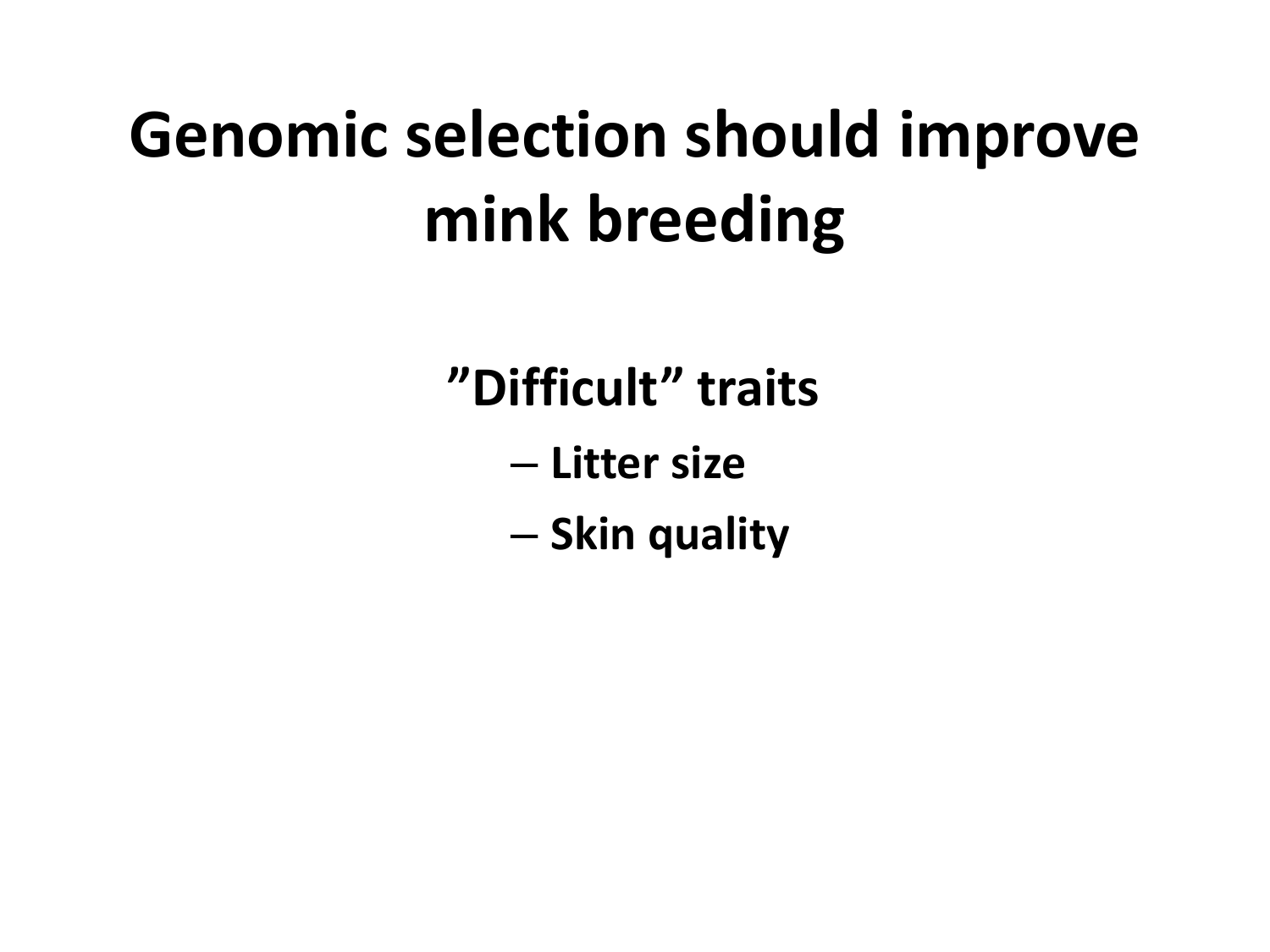## **Challenges**

#### **Limited reproductive capacity of males and females**

### **'Weak' infrastructure**

### **Individual farmers with own 'breeding programs'**

**'Private' breeding goals**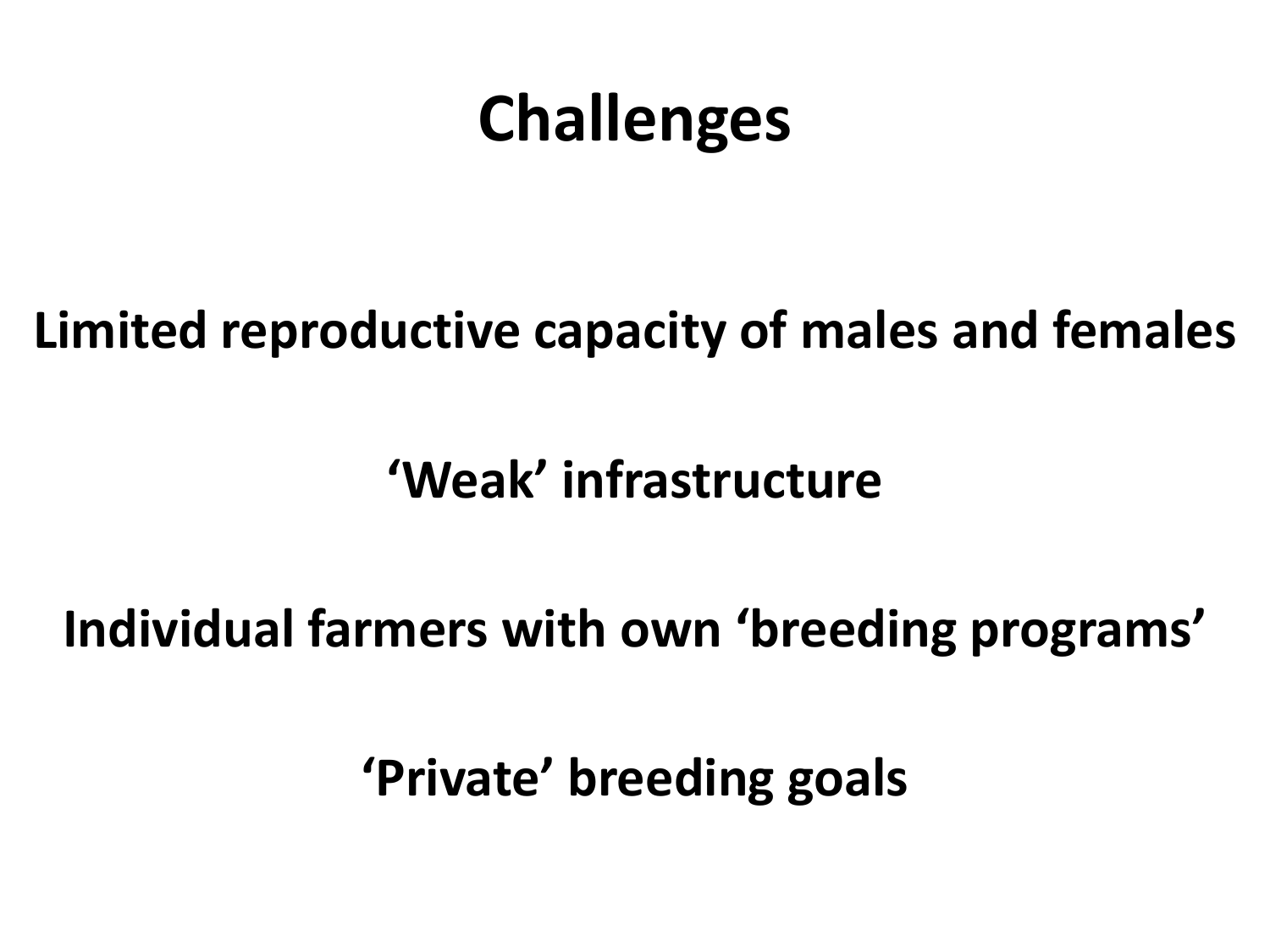# **Many farmers still use phenotypic selection**

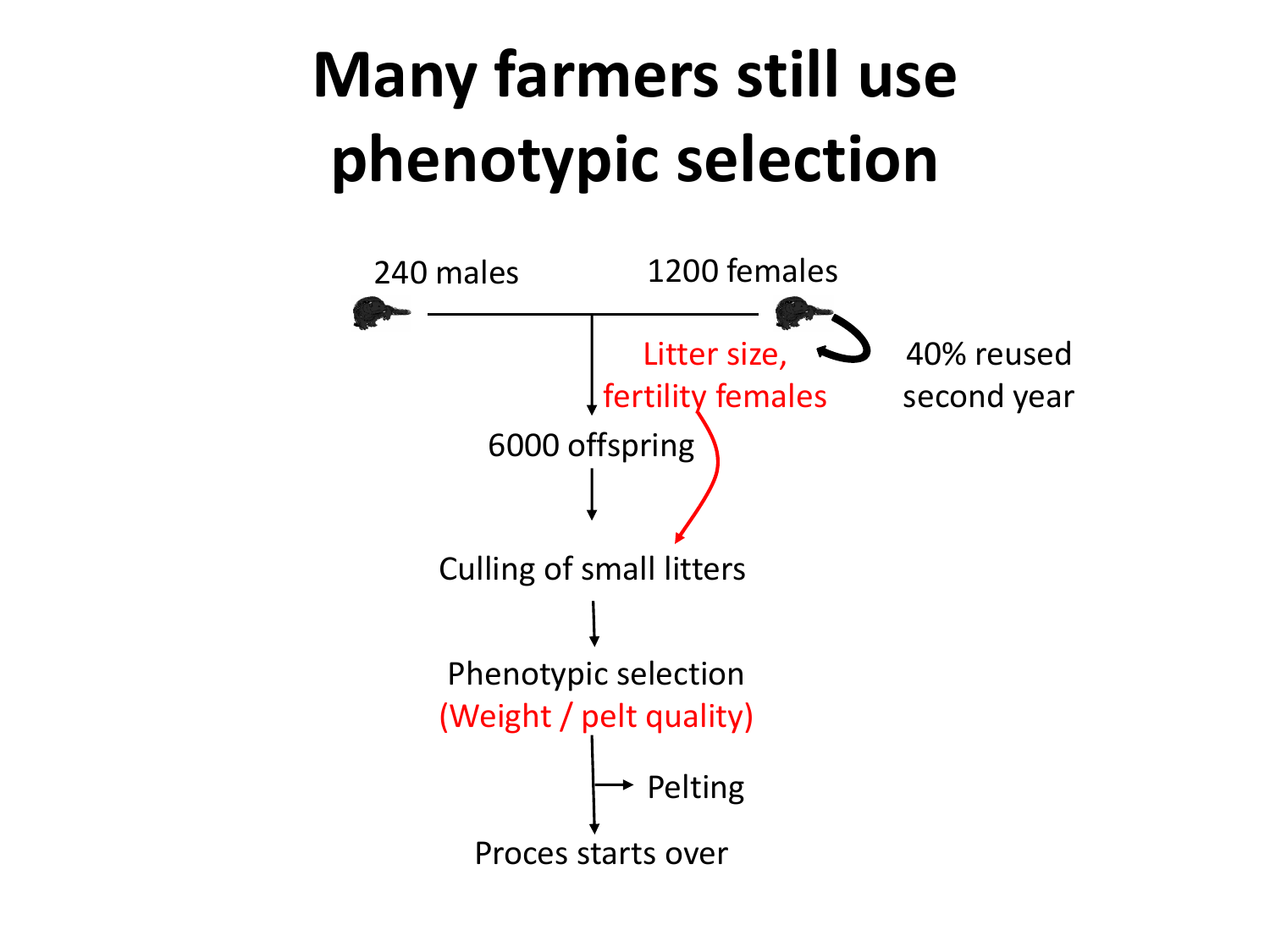# **A group of farmers use selection index**

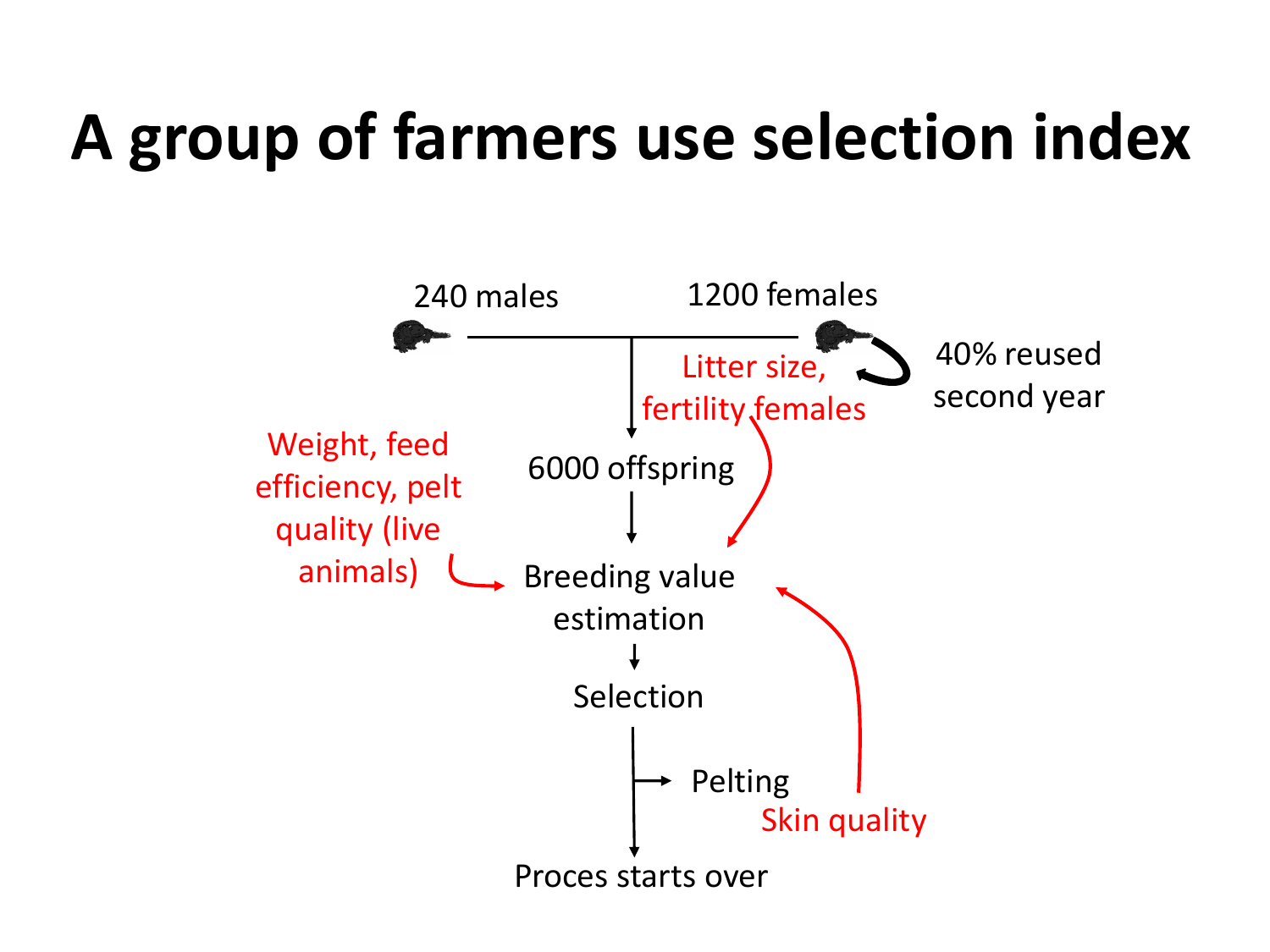# **Potential use of genomic selection**

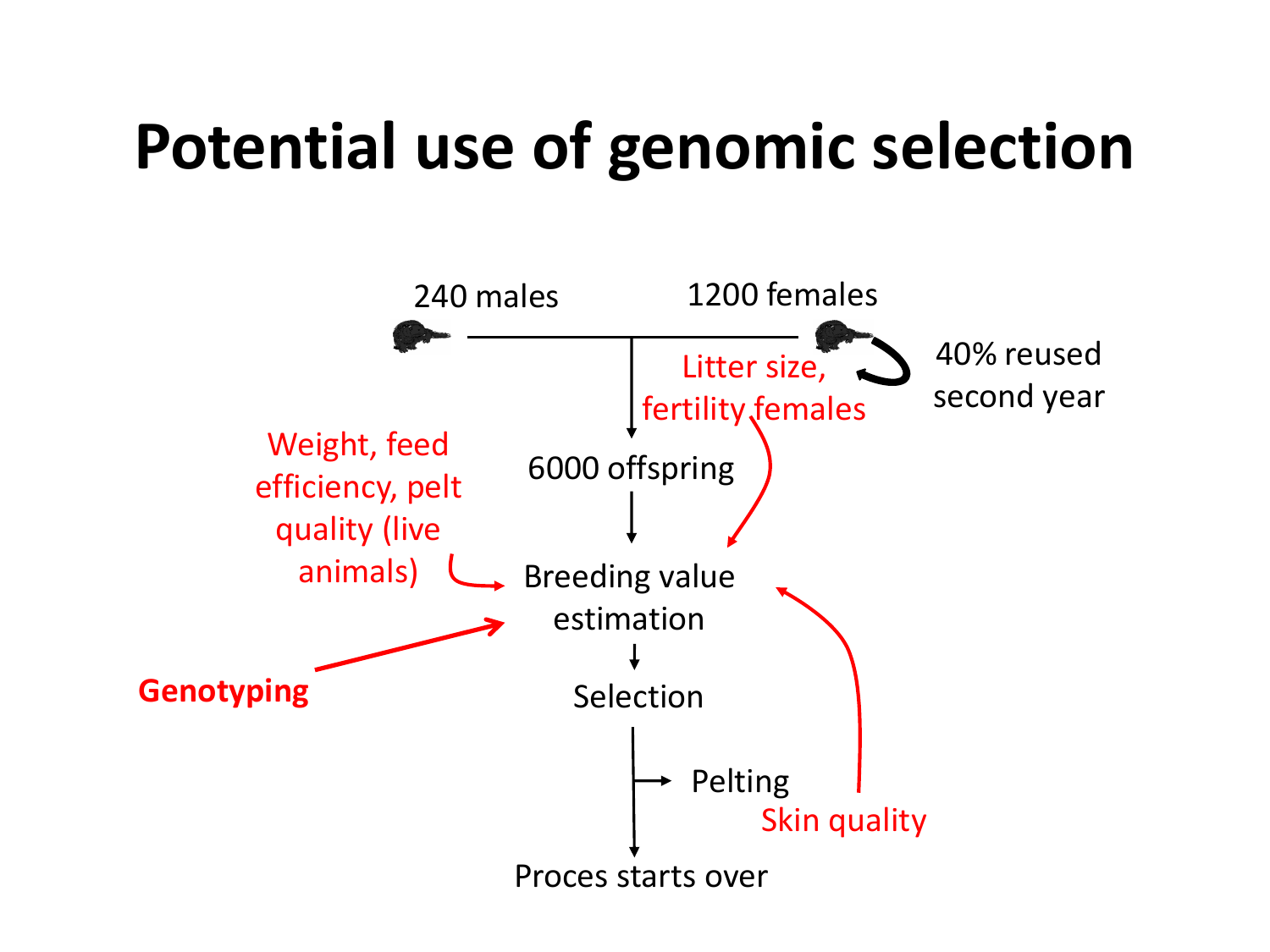### **Total economic gain**

|                | $\Delta G$ |  |  |
|----------------|------------|--|--|
|                |            |  |  |
|                |            |  |  |
| Phen           | €6.1       |  |  |
| <b>ST BLUP</b> | €10.6      |  |  |
| <b>MT BLUP</b> | €13.0      |  |  |
| <b>GS low</b>  | €14.0      |  |  |
| <b>GS high</b> | €23.3      |  |  |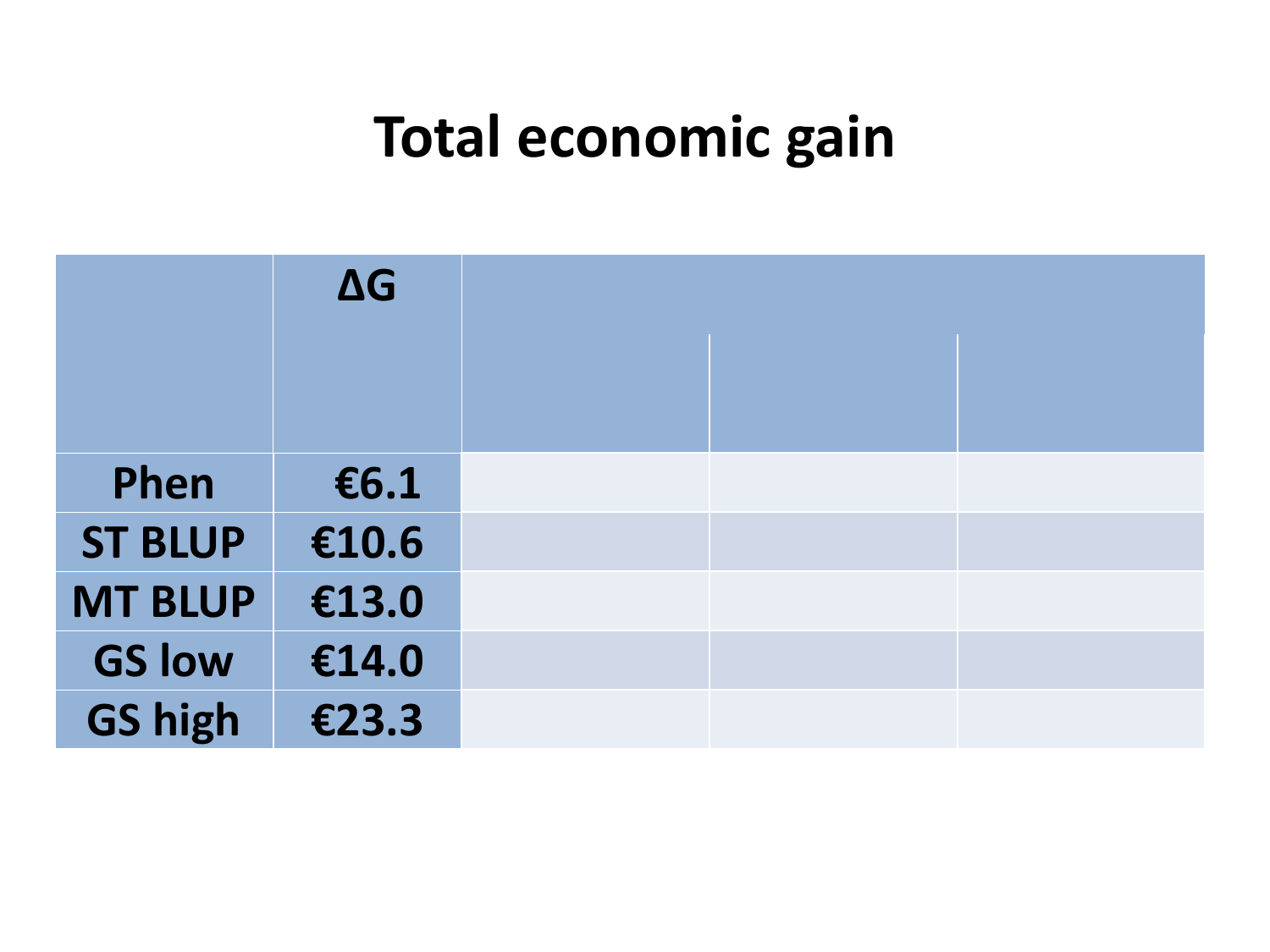### **Contribution (%) to the total economic gain**

|                | $\Delta G$ |                    |        |                |
|----------------|------------|--------------------|--------|----------------|
|                |            |                    |        | <b>Pelt</b>    |
|                |            | <b>Litter size</b> | Weight | quality        |
| Phen           | €6.1       | $-21$              | 100    | $-14$          |
| <b>ST BLUP</b> | €10.6      | 4                  | 59     | $-10$          |
| <b>MT BLUP</b> | €13.0      | 32                 | 18     | 8              |
| <b>GS low</b>  | €14.0      | 33                 | 17     | 7              |
| <b>GS high</b> | €23.3      | 50                 | 9      | $\overline{2}$ |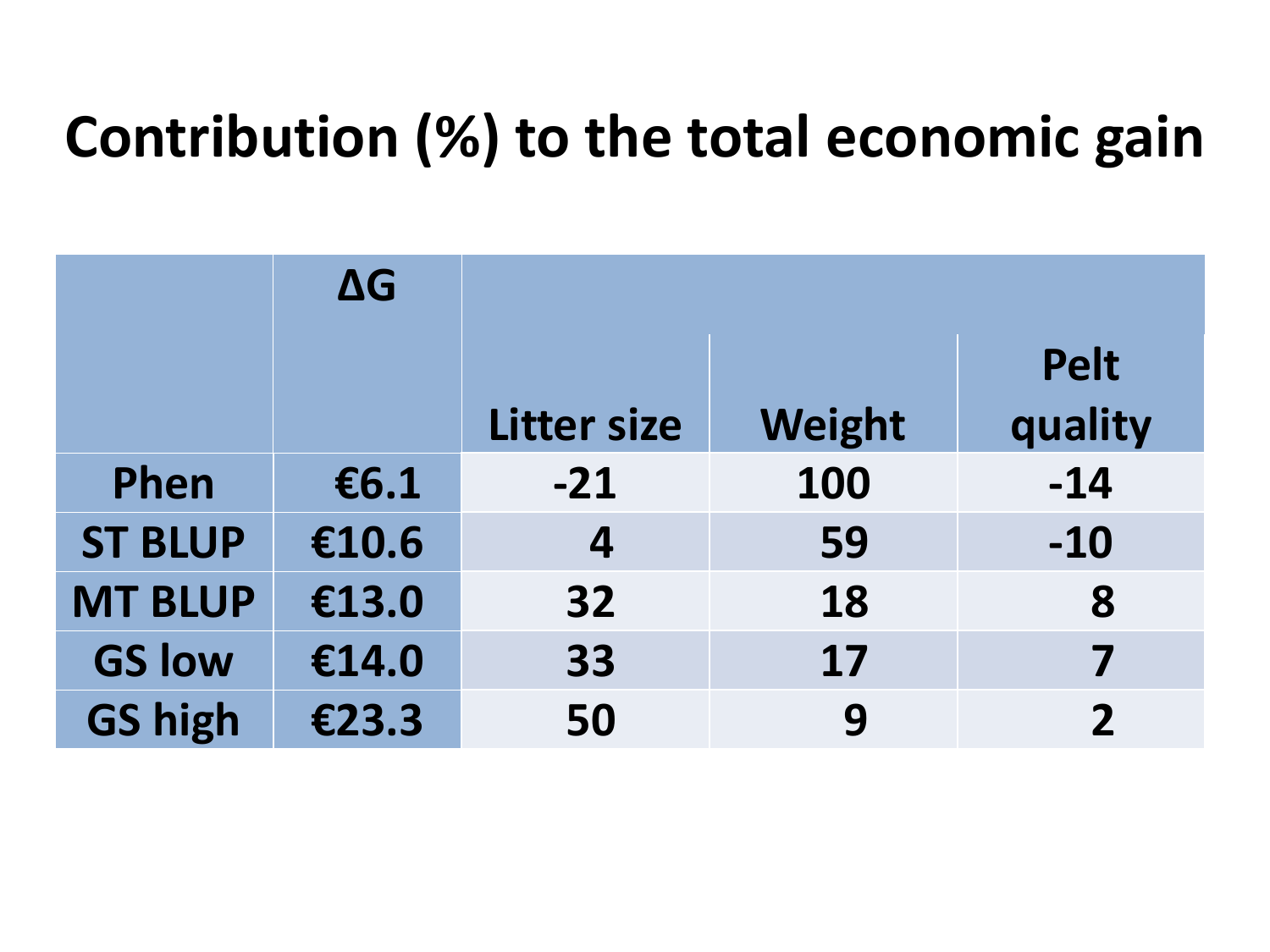## **Dissemination**



**'Narrow' 'Wide'**

**Complete replacement of females**

**Internal recruitment of females**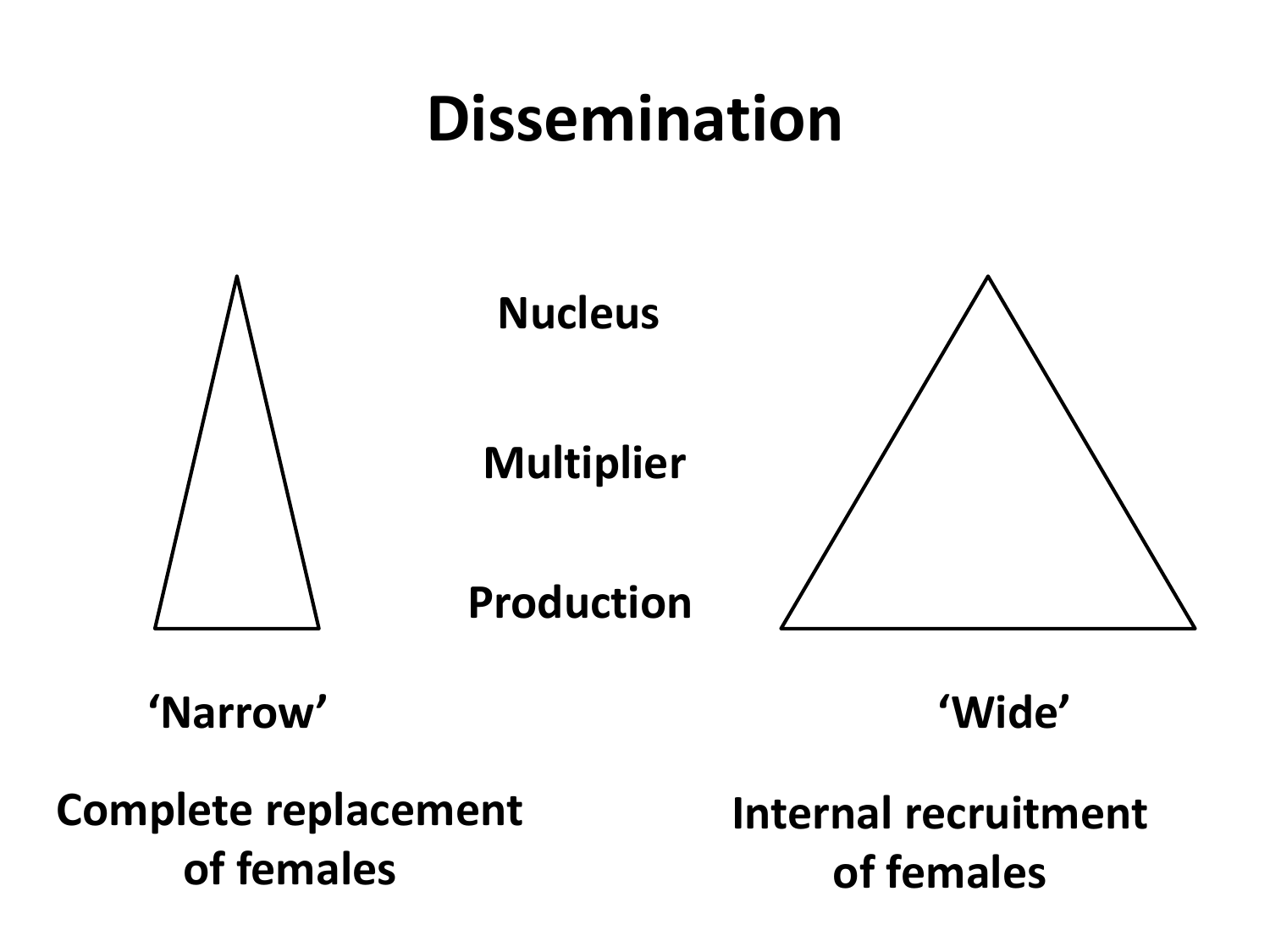### **Genetic trend and genetic lag**

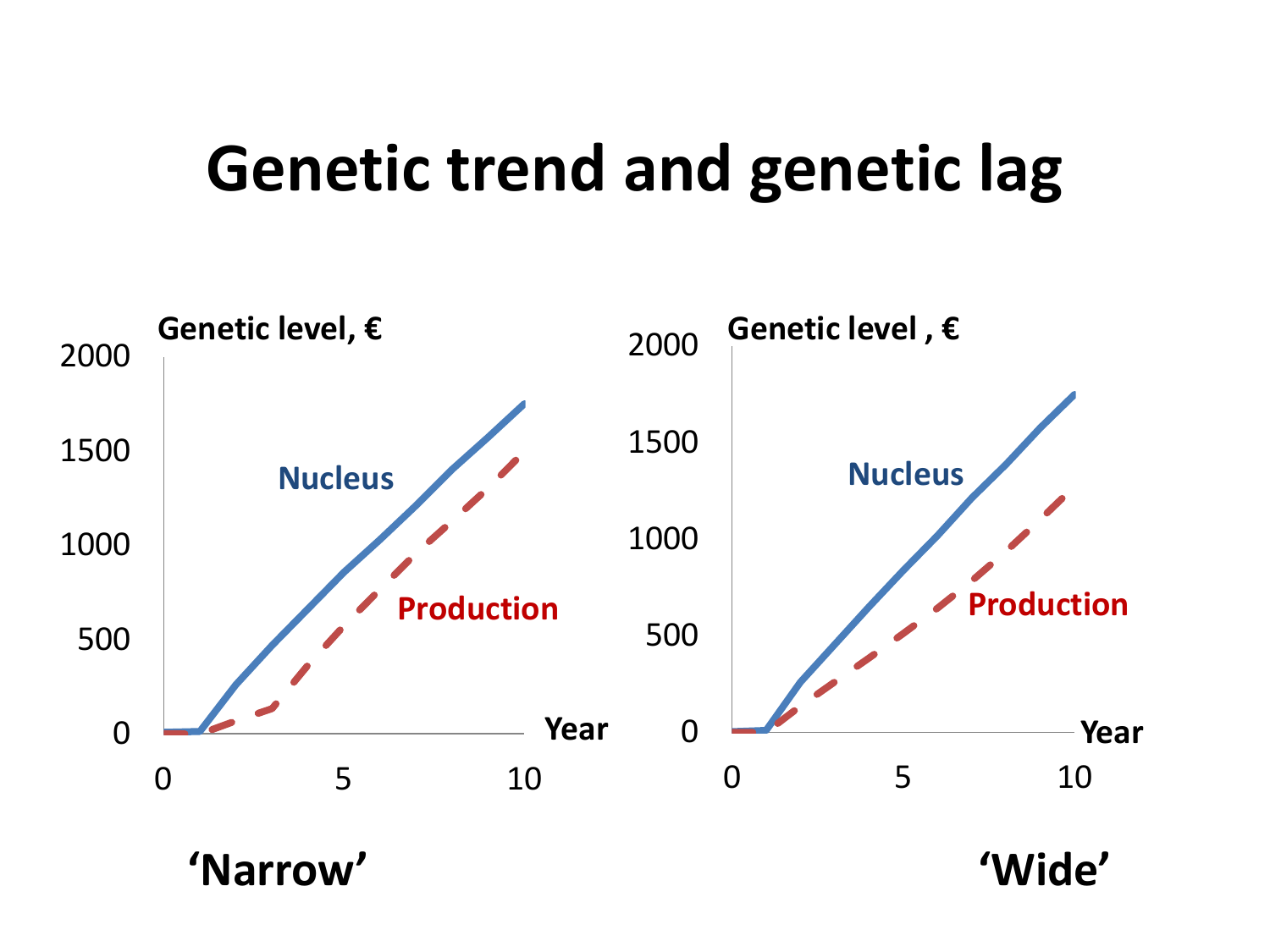# **Genetig lag, years**

|                      | 'Narrow' | 'Wide' |
|----------------------|----------|--------|
| Low accuracy         | $-1.4$   | 0.1    |
| <b>High accuracy</b> | $-1.4$   | $-2.6$ |

**Low: Multiplier makes more genetic gain in 'wide' High: The 'narrow' structure disseminates gain effectively**